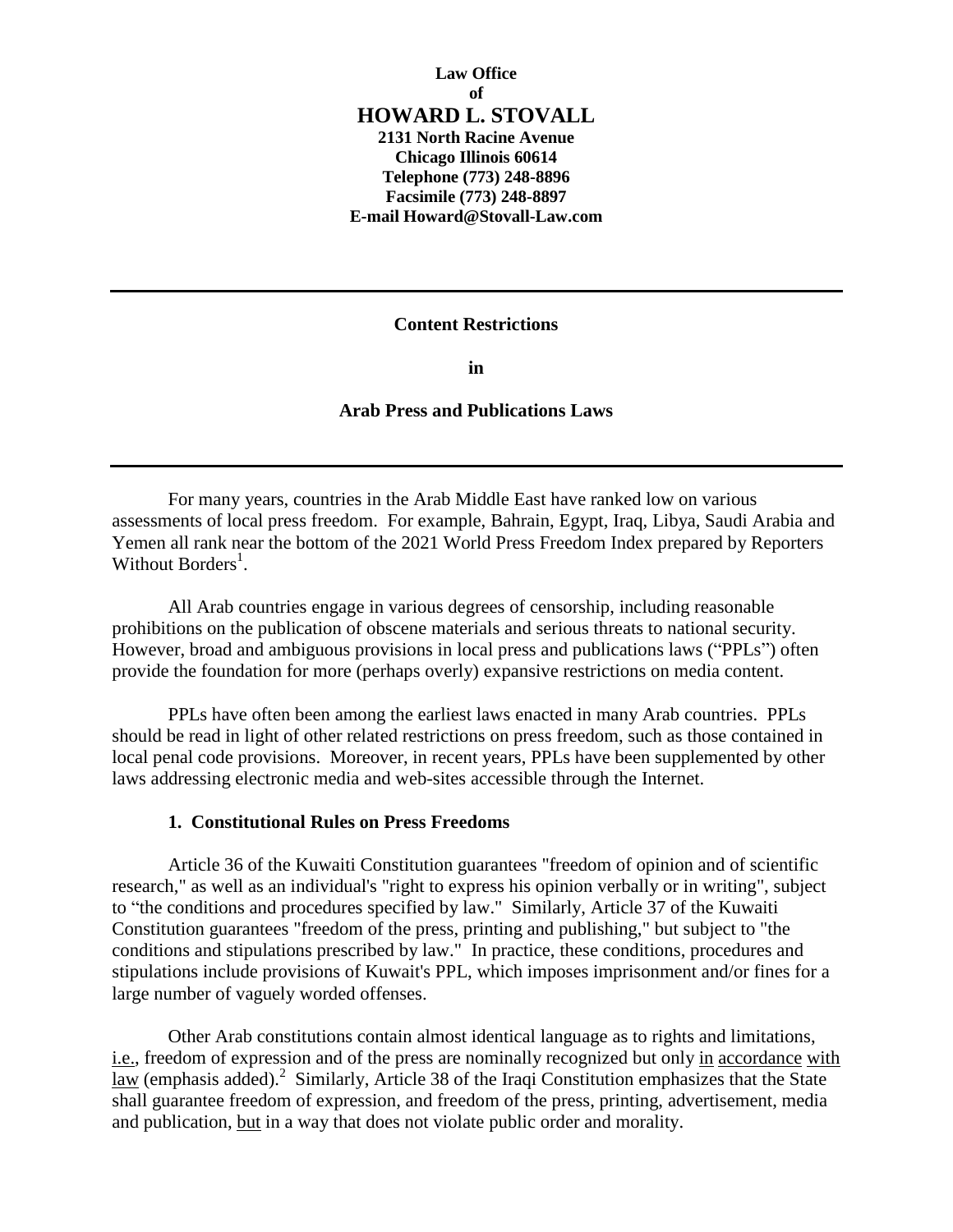# **Law Office of HOWARD L. STOVALL**

#### **Arab Press and Publications Laws**

The most significant divergence from this formulaic pattern is probably contained in Saudi Arabia's Basic Law of Governance. Article 39 of the Saudi Basic Law states:

Mass media and all other vehicles of expression shall employ civil and polite language, contribute towards the education of the nation and strengthen unity. It is prohibited to commit acts leading to disorder and division, affecting the security of the state and its public relations, or undermining human dignity and rights. Details shall be specified in the law.

#### **2. Penal Code Rules on Press Freedoms**

The UAE Penal Code (Federal Law No. 3 of 1987) contains a number of content restrictions. For example, Article 176 prohibits deliberate and public insults to the UAE President, flag, or national emblem; Article 197/2 prohibits the use of any means of communication or information technology to spread information that exposes State security to danger or is incompatible with public policy; and Article 198/1 prohibits the spread of false or tendentious news, information, rumors or provocative propaganda that disturbs public security, causes panic or is prejudicial to the public interest. Article 312 also prohibits various crimes against religious creeds and rites: e.g., offending any Islamic sacred belief or rite; insulting any of the divine recognized religions; and approving, encouraging or promoting sin.

Similar penal code restrictions exist in many other Arab countries, e.g., Bahrain (Amiri Decree No. 15 of 1976), Iraq (Law No. 111 of 1969), Jordan (Law No. 16 of 1960), Kuwait (Law No. 16 of 1960), Oman (Royal Decree No. 7 of 2018), and Yemen (Law No. 12 of 1994).

Although Lebanon has historically been considered one of the more liberal Arab countries for press freedoms, it also has one of the most extensive lists of content prohibitions contained in an Arab penal code. The following are examples of the prohibitions on freedom of expression in the Lebanese Penal Code (Legislative Decree No. 340 of 1943):

(a) Showing contempt publicly to a foreign state, its president, its army, flag, national symbol, or its political representative in Lebanon (Article 292).

(b) Propaganda in Lebanon, during war or upon expectation of war, which aims at weakening the national feeling or at causing racist and sectarian feuds  $(A$ rticle 295 $)^3$ .

(c) Any action, written statement or speech aiming at or resulting in racist and sectarian feuds or instigating dispute between religious denominations and other elements of the nation (Article 317).

(d) Offending the president of the republic, or publicly offending the national flag or the national symbol (Article 384).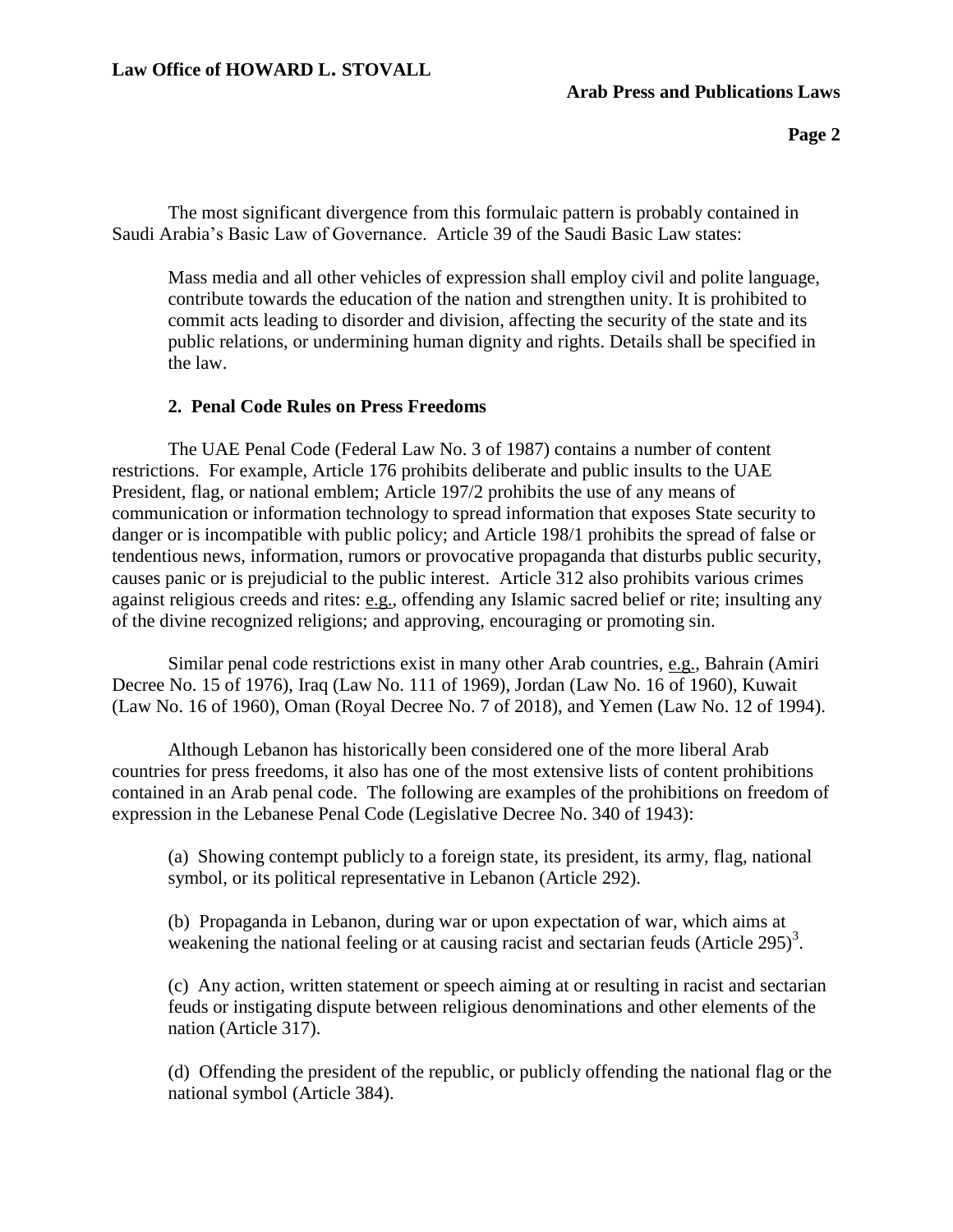# **Arab Press and Publications Laws**

**Page 3**

(e) Defamatory statements through a means of publication directed at the president of the republic, a judge, or a civil servant (Articles 385 to 389).

(f) Blaspheming the name of God publicly, or showing contempt towards religious practices and rites by any means of publication (Articles 473-474).

(h) Violating public decency or public morality by any means of publication (Articles 531-532).

Many of these prohibitions are mirrored in the PPLs of other Arab countries, as discussed below.

# **3. PPLs in Arab Countries**

The Qatari PPL (Law No. 8 of 1979) defines "publications" broadly as "the writings, images, compact discs, cassettes, photographs and other means of expression intended for dissemination to the general public". As a matter of law under most Arab PPLs, web-site platforms have been treated as publishers, and web-sites treated as publications.<sup>4</sup>

The Qatari PPL broadly prohibits various material from being published, including any criticism of the Emir of Qatar; any ridicule of or contempt toward any of the religions or their doctrines, including any motivation of sectarian, racial or religious trends; all material prejudicial to ethics, individual dignity or personal freedom; and all material that motivates the commission of crimes or encourages hatred or sows discord among individuals in society.

The Kuwaiti PPL (Law No. 3 of 2006) contains similar restrictions. For example, Article 19 of the Kuwaiti PPL prohibits disparagement of God, the Holy Quran, the Prophets, the Noble Companions, the Wives of the Prophet, or persons who are part of the Prophet's family, whether by defamation, slander, or sarcasm in any form of expression stipulated under Article 29 of Law No. 31 (1970) (which lists various forms of expression, e.g., speech, writing, drawing, pictures or any other means of expression of thought).

In addition, Article 20 of the Kuwaiti PPL prohibits criticism directed towards the Kuwaiti Emir, and prohibits publishing any statement attributed to him except by special permission from the Emiri Diwan (Cabinet).

Article 21 of the Kuwaiti PPL contains other broad restrictions, including prohibitions on publications:

(a) Expressing contempt or scorn for the Kuwaiti Constitution.

(b) Expressing insult or scorn towards judicial officers or members of the public prosecution, or denigrating the integrity and impartiality of the judiciary, or publishing something that the courts or the investigating parties consider confidential.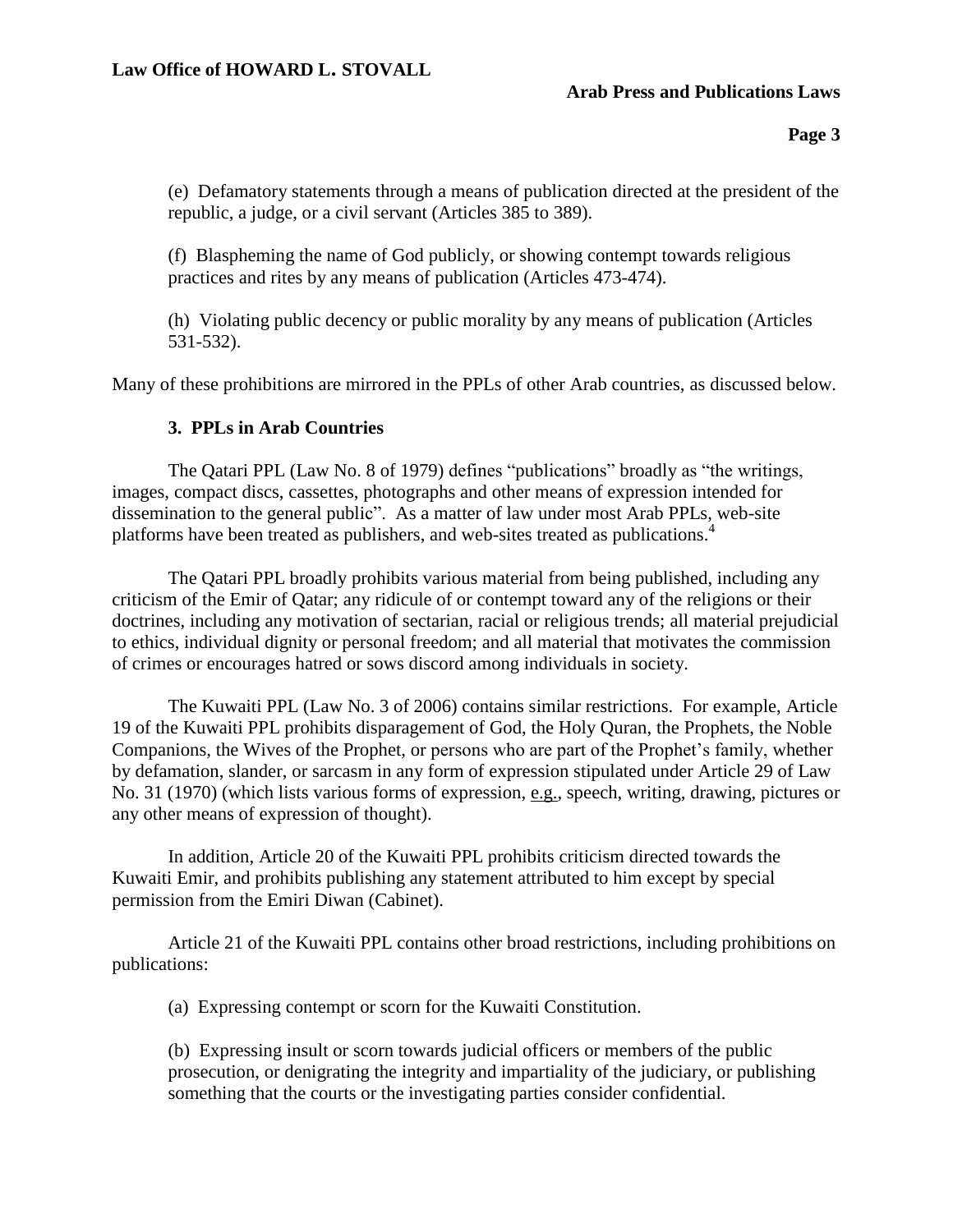# **Arab Press and Publications Laws**

**Page 4**

(c) Insulting public morals or instigating any violation of public order or contravention of laws, or calling for the commission of a crime (even if the crime does not actually occur).

(d) Disclosing official secret communications, and publishing agreements and conventions concluded by the Kuwaiti government before they are published in the official gazette, except by special permission from the concerned ministry.

(e) Impacting the value of the national currency, or which would lead to worries about the economic condition of the country, or publishing news about the bankruptcy of merchants, commercial companies, banks or exchanges, except by special permission from the competent court.

(f) Revealing what occurs in any meeting, or what is written in the papers, documents, decrees, or any papers or publications which the Constitution or any law decides should not be published, even if what was published was true and the publishing was limited to official information.

(h) Encroaching on the dignity of a person or his/her life or religious beliefs, and inciting hatred or scorn of any kind on social groups, or publishing information about an individual's financial status or revealing a secret which would harm his/her reputation, wealth or commercial name.

(i) Encroaching on the private life of an employee or one entrusted with a public service, or attributing statements or acts to him that are not true and which would cause harm or insult to his person.

(j) Causing harm to the relationships between Kuwait and other Arab or friendly countries, if such is done through a media campaign.

Similar PPLs exist in many other Arab countries, e.g., Bahrain (Law No. 47 of 2002), Jordan (Law No. 8 of 1998), Libya (Law No. 76 of 1972), Lebanon (Law of 14/9/1962 and Decree Law No. 104 of 1977), Oman (Royal Decree No. 49 of 1984), Saudi Arabia (Royal Decree M/32 of 2003), the UAE (Federal Law No. 15 of 1980), and Yemen (Law No. 25 of 1990).

# **4. Recent Supplemental Media Laws**

In addition to the Kuwaiti PPL, other restrictions on content exist under Kuwaiti laws and regulations, notably in the Audio-Visual Media Law (Law No. 61 of 2007), the Cyber Crime Law (Law No. 63 of 2015), and the Electronic Media Law (Law No. 8 of 2016).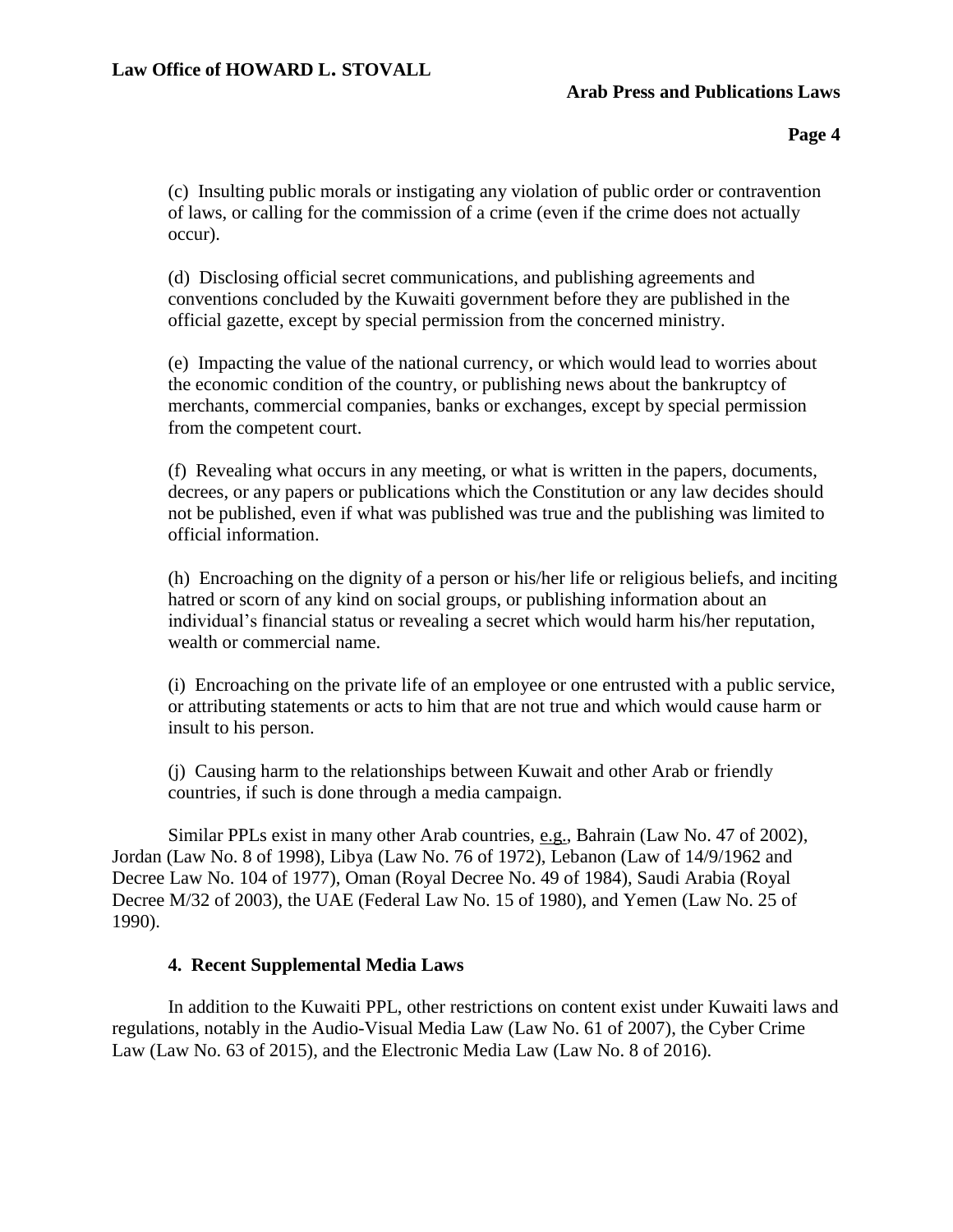# **Law Office of HOWARD L. STOVALL**

#### **Arab Press and Publications Laws**

**Page 5**

The Kuwaiti Audio Visual Media Law prohibits the publication of content which impairs the dignity, life or religious beliefs of persons, including broadcasts which, e.g., violate public morals, instigate the violation of public order or laws, or incite the commitment of crimes.

The Kuwaiti Cyber Crime Law, pertaining to combating computer technology related crimes, provides for imprisonment for a term not exceeding 2 years and/or a fine no less than Kuwaiti Dinars 2000 and no more than KD5000 for anyone who causes harm to public morals through the information network or one of the means of information technology.

The Kuwaiti Electronic Media Law applies to "electronic mass media", defined to include the dissemination or propagation of any materials, forms, or media services with electronic content that are produced, developed, updated, circulated, propagated or published and which circulate through the Internet or any other communication network. This latter law prohibits the same content considered illegal under the Kuwaiti Audio-Visual Media Law.

Other Arab jurisdictions have enacted similar supplemental laws. For example, under 2018 amendments to Egypt's Media Law (Law No. 92 of 2016),<sup>5</sup> Article 4 now stipulates that the Supreme Media Council has the right, for reasons of national security, to prevent the dissemination of publications, newspapers, media, or advertising materials issued or broadcast from either inside or outside Egypt if they contain any information that disturbs the public peace or promotes discrimination, violence, racism, hatred, or intolerance. Likewise, amended Article 19 grants the Supreme Media Council the authority to suspend any personal website, blog, or social media account that has 5,000 followers or more if it posts fake news, promotes violence, or spreads hateful views.

Jordanian content providers may be subject to the Jordanian Audio Visual Law (Law No. 71 of 2002), and the Jordanian Cybercrime Law (Law No. 27 of 2015). Omani content providers may be subject the Omani Cybercrime Law (Royal Decree No. 2 of 2011). Qatar has also enacted a Cybercrime Prevention Law (Law No.14 of 2014) which provides a number of socalled "Content Crimes". Of particular note is Article 8 of the Qatari Cybercrime Prevention Law, which imposes a sentence of not more than 3 years' imprisonment and/or a fine of not more than Qatari Riyals 100,000 on any person who through an information network or an information technology technique (i) violates social values or principles (ii) disseminates news, photos or video or audio recordings related to the sanctity of people's private or family life, even if the same is true, or (iii) insults or slanders others.

#### **5. Implications of Content Restrictions**

Broad and ambiguous legal prohibitions leave relevant government institutions with plenty of room for interpretation to restrict press freedoms.<sup>6</sup> Of course, protecting public order, religion, the smooth functioning of government, its officials, as well as an individual's reputation and expectation of privacy, are all important social interests. But without careful and welldefined limits for applying such protection, the restrictions on the media have the potential for abuse.<sup>7</sup> According to one observer, "laws must be carefully crafted to ensure that valid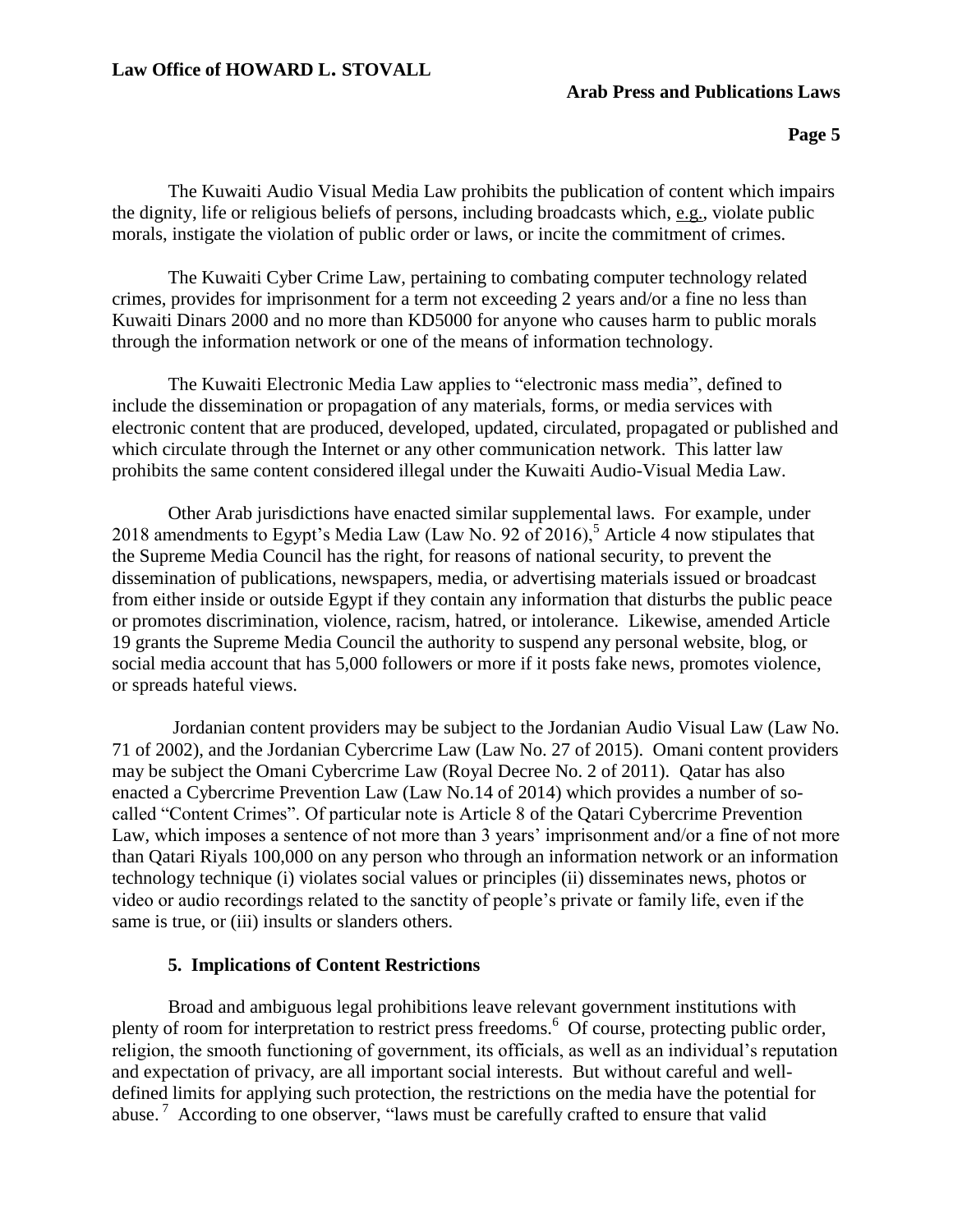# **Law Office of HOWARD L. STOVALL**

#### **Arab Press and Publications Laws**

**Page 6**

boundaries do not go too far and emasculate the press. The current laws limiting the press … are far too restrictive to allow journalists to conduct their work in a beneficial manner."<sup>8</sup>

For instance, Saudi Arabia has considered discussions of Islam that contradict the essential teachings of the religion to be a violation of public morals. In 2013, a liberal blogger was sentenced to 600 lashes and seven years in prison for his website that prosecutors said "infringes on religious values". According to the prosecutor's charge sheet, the evidence included five postings on his site critical of Saudi religious authorities, and two postings regarding theological questions.<sup>9</sup>

Similarly, many Arab PPLs prohibit criticism of the ruler and other public officials. This can have the effect of stifling even legitimate criticism of government policies and actions. For example, a Kuwaiti poet was arrested last year on charges of insulting the Kuwaiti Emir, after he had filled his Twitter page with criticism of government corruption, posting lyrical verses that lamented Kuwait's dysfunction and patronage system, and deploring the ruler's complicity in the "unbearable" state of the country and the government's "violating of the constitution."<sup>10</sup>

In Egypt, the 2018 presidential election provided the opportunity for greater restrictions on press freedom: six reporters were arrested for reporting on a New York Times article that described vote buying. Although the specific charges for each journalist varied, a common component was the charge of "spreading false news in an attempt to defame the state."<sup>11</sup>

Finally, because of the various restrictions in Arab PPLs and other related laws, local journalists and their newspapers tend to self-censor their reporting. This self-censorship is often described as avoidance of crossing "red lines" – journalists learn to operate within boundaries that keep them free of government harassment. Such self-censorship often inhibits the positive role that a free press can play in these societies.<sup>12</sup>

HLStovall/ah 13January2022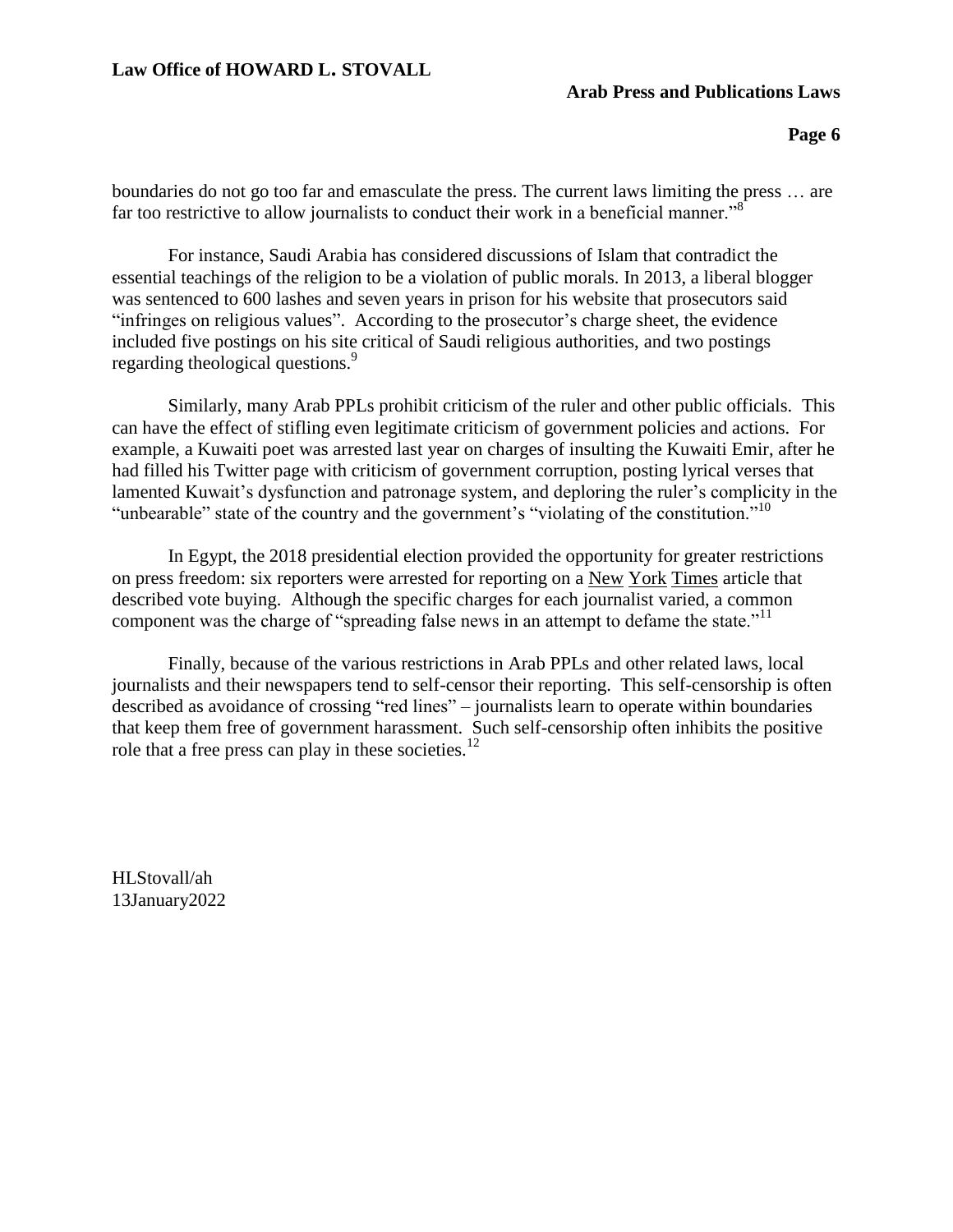ı.

**Page 7**

# **ENDNOTES**

<sup>1</sup> See Reporters Without Borders, "2021 World Press Freedom Index", [https://rsf.org/en/ranking#,](https://rsf.org/en/ranking) last accessed on 4 January 2022. Jordan, Morocco, Oman, Palestine, Qatar, and the United Arab Emirates (UAE) are only ranked slightly better.

 $2$  See, e.g., Articles 23 and 24 of the Bahraini Constitution, Articles 47 and 48 of the Qatari Constitution, Articles 42 and 43 of the Syrian Constitution, and Articles 30 and 31 of the UAE Constitution.

 $3$  Compare United Nations Human Rights Office of the High Commissioner, "Yemen: Journalists" under attack from all quarters, says Bachelet" (6 August 2020), [https://www.ohchr.org/EN/NewsEvents/Pages/DisplayNews.aspx?LangID=E&NewsID=26152,](https://www.ohchr.org/EN/NewsEvents/Pages/DisplayNews.aspx?LangID=E&NewsID=26152) last accessed on 3 January 2022: "On 11 April [2020], the Specialized Criminal Court in Sana'a sentenced four journalists to death and six others to jail on charges of 'publishing and writing news, statements, false and malicious rumors and propaganda with the intent to weaken the defense of the homeland, weaken the morale of the Yemeni people, sabotage public security, spread terror among people and harm the country's interest'."

 $4 \text{ See, e.g., } \text{UAE National Media Council Resolution No. 20 (2010), stating that all media, }$ including audio, visual and print forms, must comply with the requirements of the UAE PPL.

 $5$  See Library of Congress, "Egypt: Parliament Passes Amendments to Media and Press Law" (6 August 2018), [https://www.loc.gov/item/global-legal-monitor/2018-08-06/egypt-parliament](https://www.loc.gov/item/global-legal-monitor/2018-08-06/egypt-parliament-passes-amendments-to-media-and-press-law/#:~:text=Article%20Egypt%3A%20Parliament%20Passes%20Amendments,and%20the%20Supreme%20Media%20Council)[passes-amendments-to-media-and-press](https://www.loc.gov/item/global-legal-monitor/2018-08-06/egypt-parliament-passes-amendments-to-media-and-press-law/#:~:text=Article%20Egypt%3A%20Parliament%20Passes%20Amendments,and%20the%20Supreme%20Media%20Council)[law/#:~:text=Article%20Egypt%3A%20Parliament%20Passes%20Amendments,and%20the%20](https://www.loc.gov/item/global-legal-monitor/2018-08-06/egypt-parliament-passes-amendments-to-media-and-press-law/#:~:text=Article%20Egypt%3A%20Parliament%20Passes%20Amendments,and%20the%20Supreme%20Media%20Council) [Supreme%20Media%20Council,](https://www.loc.gov/item/global-legal-monitor/2018-08-06/egypt-parliament-passes-amendments-to-media-and-press-law/#:~:text=Article%20Egypt%3A%20Parliament%20Passes%20Amendments,and%20the%20Supreme%20Media%20Council) last accessed on 3 January 2022.

<sup>6</sup> Al Yousef, "Controlling the Narrative: Censorship Laws in the Gulf", The Arab Gulf States Institute in Washington (21 September 2020), [https://agsiw.org/controlling-the-narrative-press](https://agsiw.org/controlling-the-narrative-press-and-publication-laws-in-the-gulf/)[and-publication-laws-in-the-gulf/,](https://agsiw.org/controlling-the-narrative-press-and-publication-laws-in-the-gulf/) last accessed on 12 January 2022.

 $<sup>7</sup>$  Matt J. Duffy, "Arab Media Regulations: Identifying Restraints on Freedom of the Press in the</sup> Laws of Six Arabian Peninsula Countries", 6 BERKELEY J. OF MIDDLE EASTERN & ISLAMIC LAW 1 (2014), at p. 7.

<sup>8</sup> Matt J. Duffy, "Media laws and regulations of the GCC countries - Summary, analysis and recommendations" (2013), page 64,

[https://www.academia.edu/3385121/Media\\_Laws\\_and\\_Regulations\\_of\\_the\\_GCC\\_Countries,](https://www.academia.edu/3385121/Media_Laws_and_Regulations_of_the_GCC_Countries) last accessed on 9 January 2022.